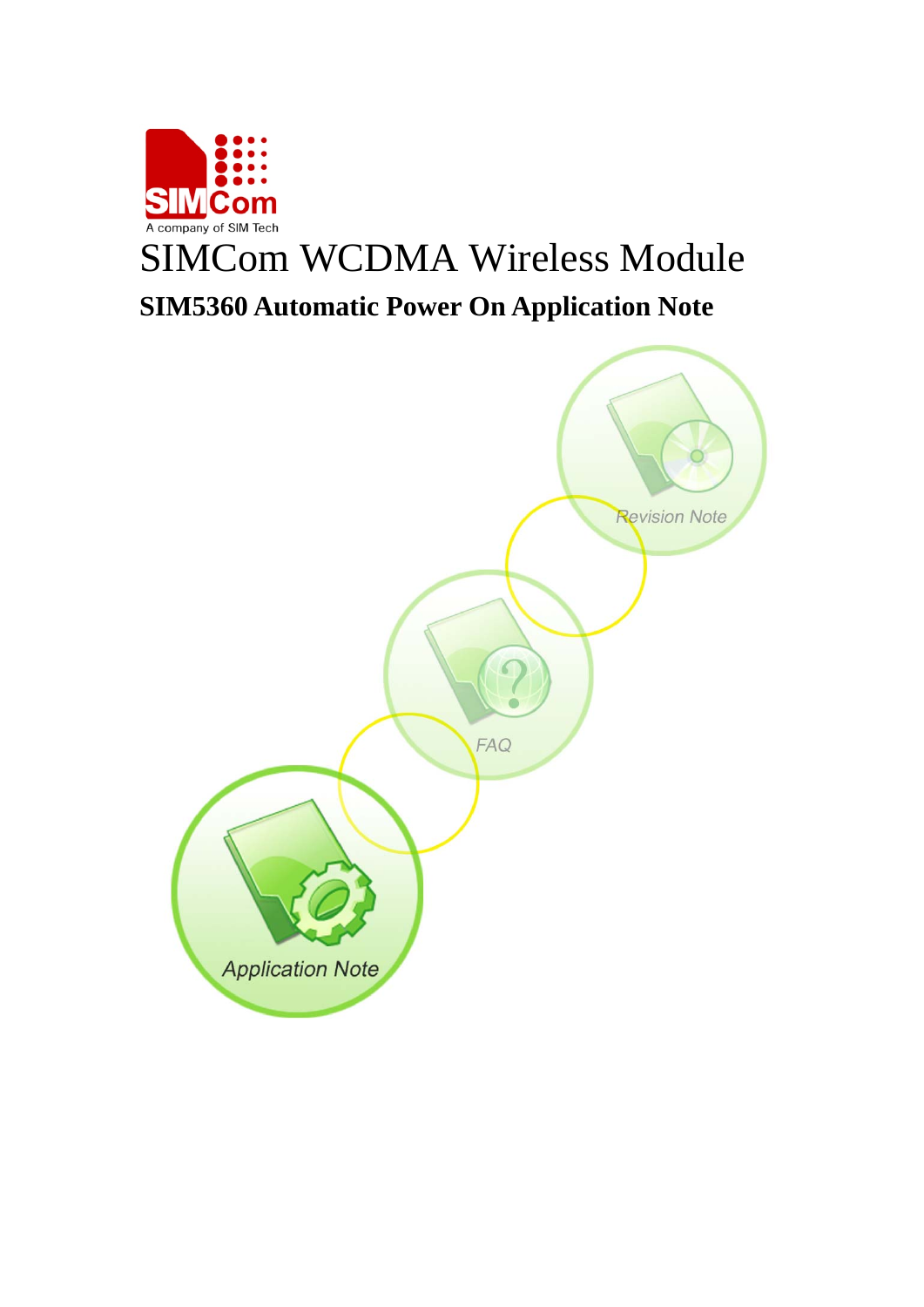

#### SIM5360 Automatic Power On Application Note

| <b>Document Title:</b>      | SIM5360 Automatic Power On Application Note       |  |
|-----------------------------|---------------------------------------------------|--|
| <b>Version:</b>             | 0.01                                              |  |
| Date:                       | $2013 - 12 - 28$                                  |  |
| <b>Status:</b>              | Developing                                        |  |
| <b>Document Control ID:</b> | SIM5360_Automatic_Power_On_Application_Note_V0.01 |  |

#### **General Notes**

SIMCom offers this information as a service to its customers, to support application and engineering efforts that use the products designed by SIMCom. The information provided is based upon requirements specifically provided to SIMCom by the customers. SIMCom has not undertaken any independent search for additional relevant information, including any information that may be in the customer's possession. Furthermore, system validation of this product designed by SIMCom within a larger electronic system remains the responsibility of the customer or the customer's system integrator. All specifications supplied herein are subject to change.

### **Copyright**

This document contains proprietary technical information which is the property of SIMCom Limited., copying of this document and giving it to others and the using or communication of the contents thereof, are forbidden without express authority. Offenders are liable to the payment of damages. All rights reserved in the event of grant of a patent or the registration of a utility model or design. All specification supplied herein are subject to change without notice at any time.

*Copyright © Shanghai SIMCom Wireless Solutions Ltd. 2013*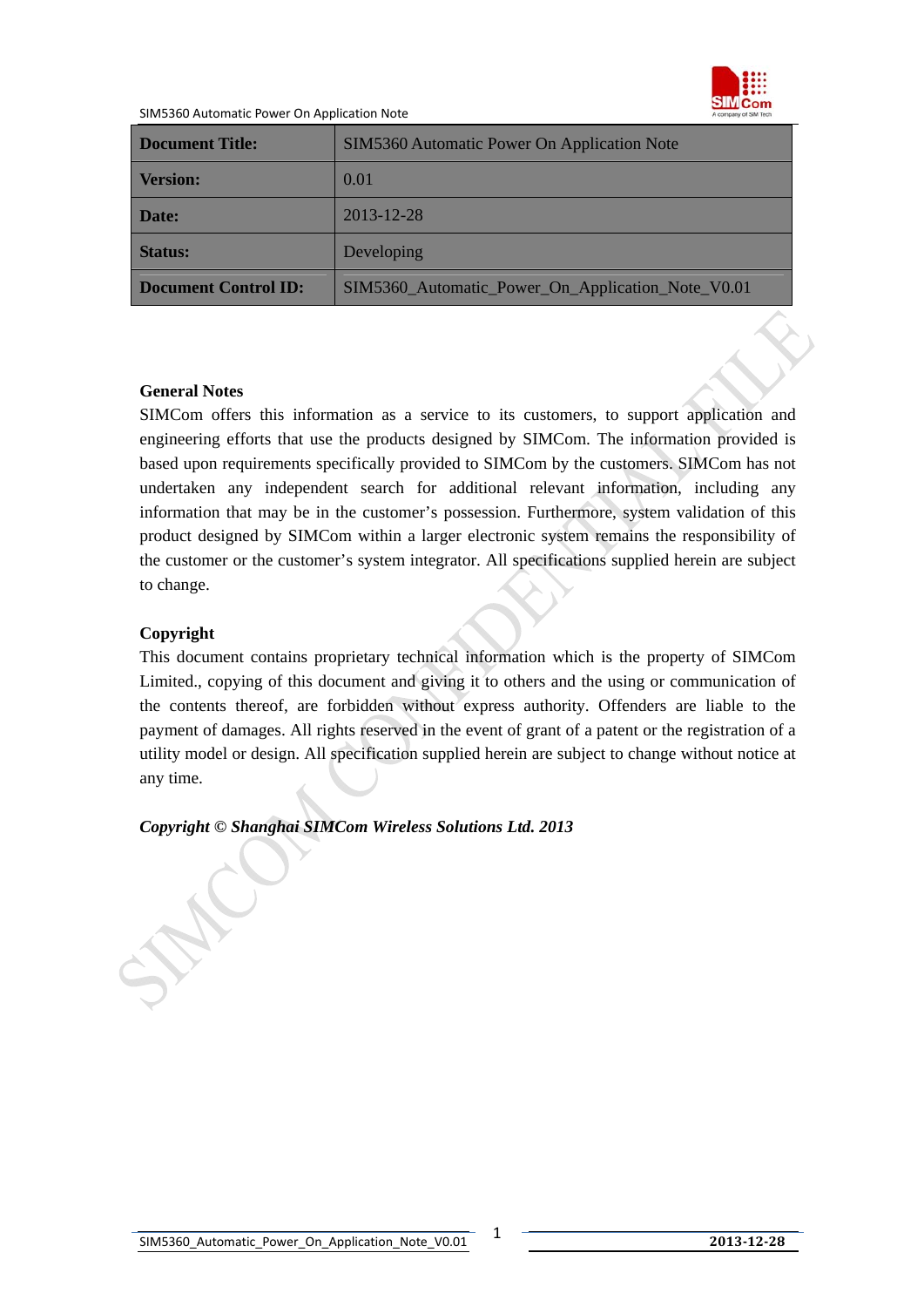

## <span id="page-2-0"></span>**Contents**

## **Figure Index**

**ONA CONTAINERY** 

 $\overline{2}$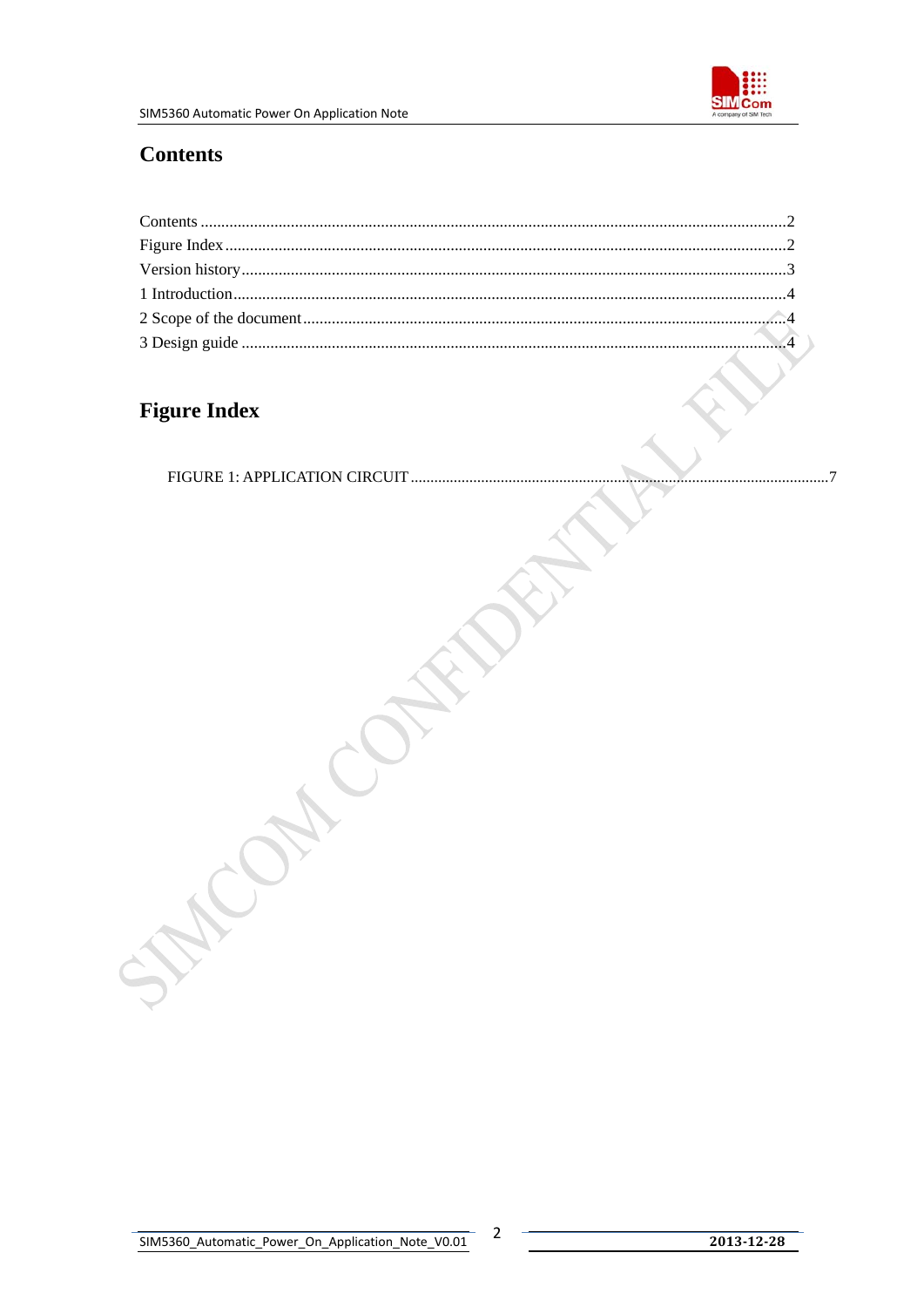

## <span id="page-3-0"></span>**Version history**

| Date       | <b>Version</b> | <b>Description of change</b> | Author    |
|------------|----------------|------------------------------|-----------|
| 2013-12-28 | 0.01           | Origin                       | Silin.zhu |
|            |                |                              |           |
|            |                |                              |           |
|            |                |                              |           |
|            |                |                              |           |
|            |                |                              |           |
|            |                |                              |           |
|            |                |                              |           |
|            |                |                              |           |
|            |                |                              |           |
|            |                |                              |           |
|            |                |                              |           |
|            |                |                              |           |
|            |                |                              |           |
|            |                |                              |           |
|            |                |                              |           |
|            |                |                              |           |
|            |                |                              |           |
|            |                |                              |           |
|            |                |                              |           |
|            |                |                              |           |
|            |                |                              |           |
|            |                |                              |           |
|            |                |                              |           |
|            |                |                              |           |
|            |                |                              |           |
|            |                |                              |           |
|            |                |                              |           |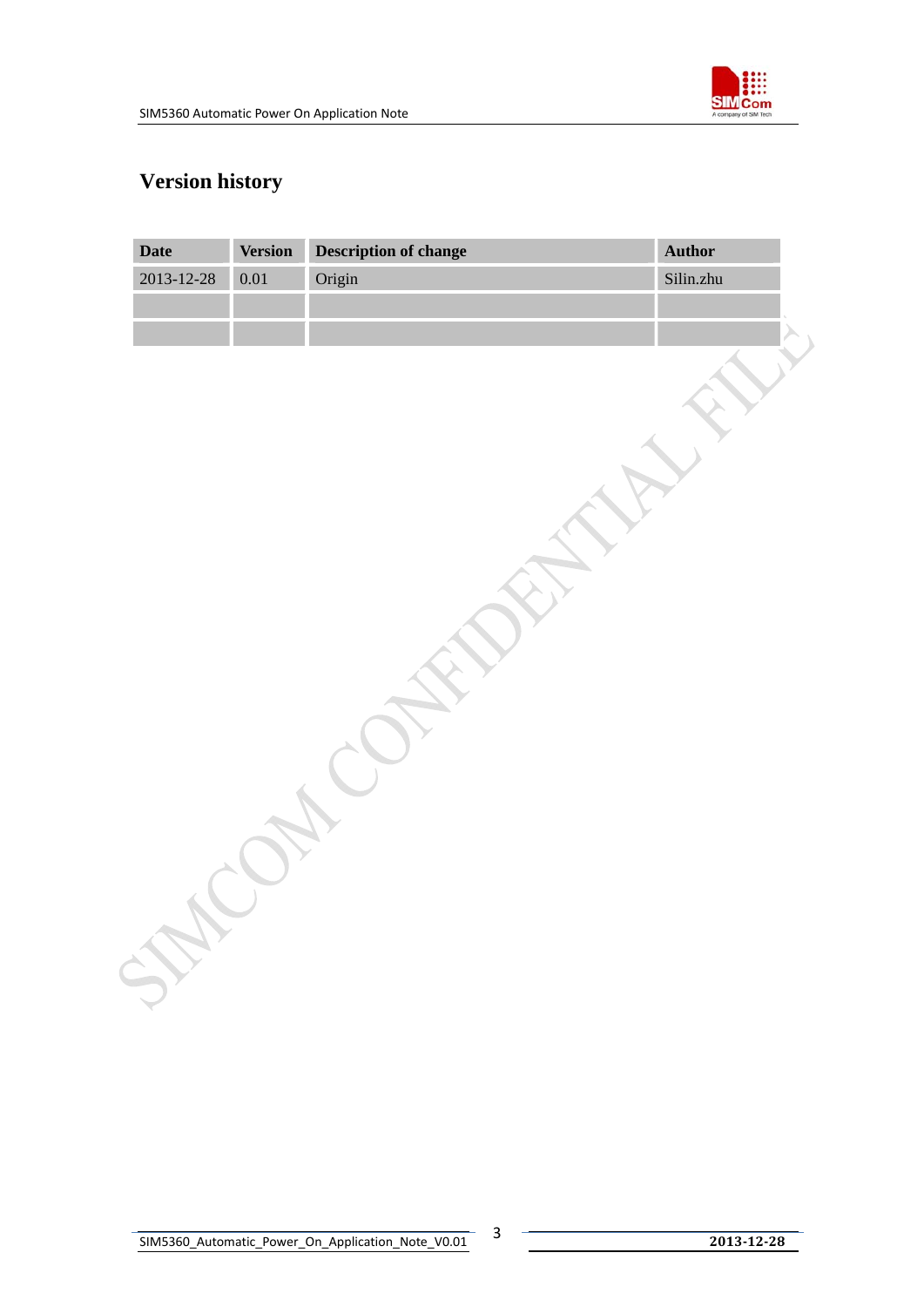

## <span id="page-4-0"></span>**1 Introduction**

This document describes how to power on SIM5xxx module automatically.

## **2 Scope of the document**

SIM5360 module.

## **3 Design guide**

If user needs to power on SIM5360 automatically whenever the VBAT pins are connected to the power supply, then POWER\_ON pin is just pulled to ground by a resistance in circuit directly. The following is the reference circuit.

Cap.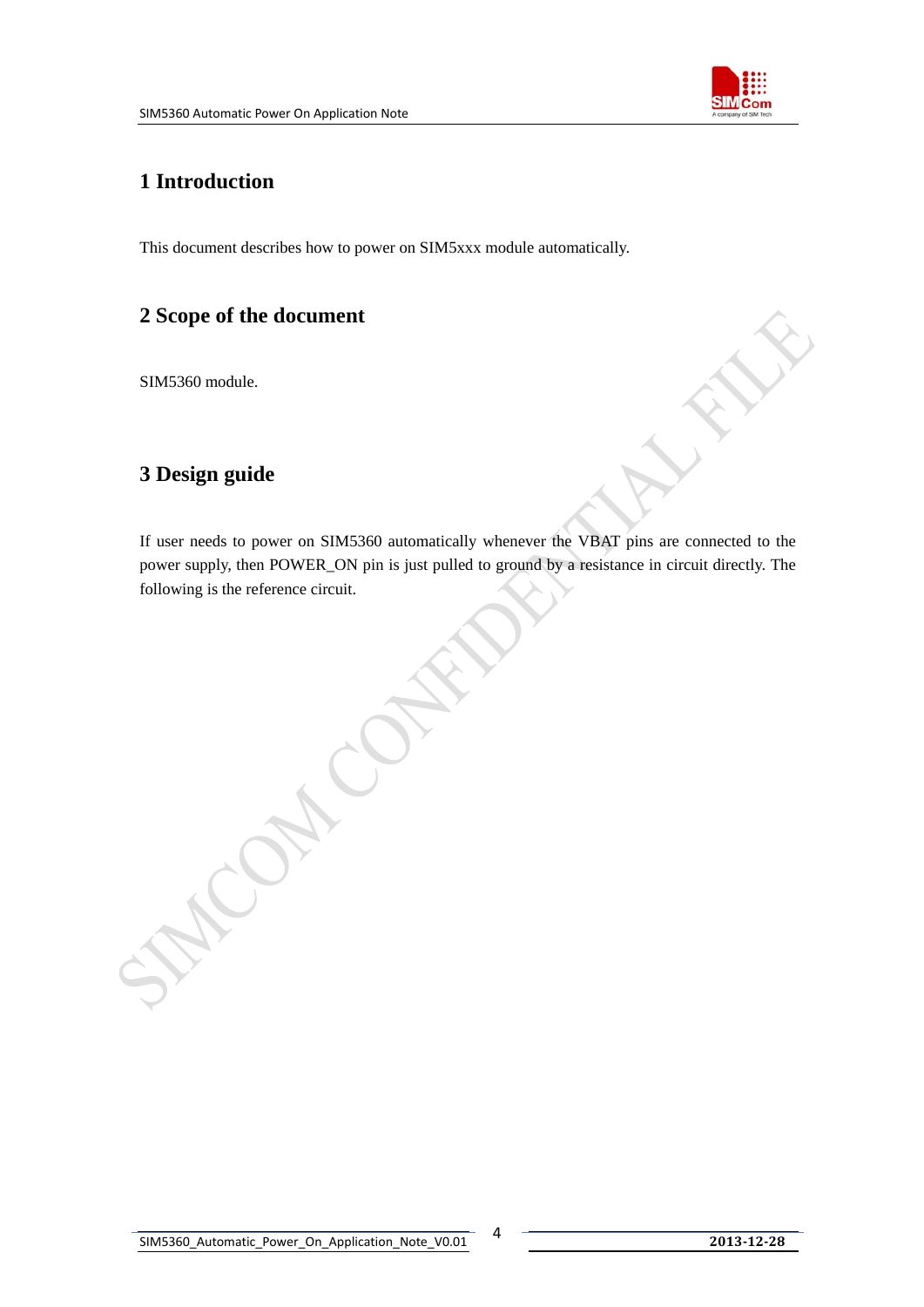



When POWER\_ON pin is pulled down to ground, the user can not use  $AT$  command " $AT + CPOF$ " to power down the module. We recommend cutting off power supply to power down the module.

If USB\_VBUS is provided earlier than VBAT, the module could be boot failure in the automatically powering on mode. The power supply VBAT has the *priority* of USB\_VBUS.

#### *Note:*

*1. After automatically powering on the module by pulling down POWER\_ON pin to ground anytime, USB/UART may not communicate normally with host, so it is suggested that SIM5360 should be reset by RESET pin..* 

*2. Do not try to cut off power supply VBAT when the writing operation of the module or SIM card is being carried out. Otherwise, the written data may be lost.*